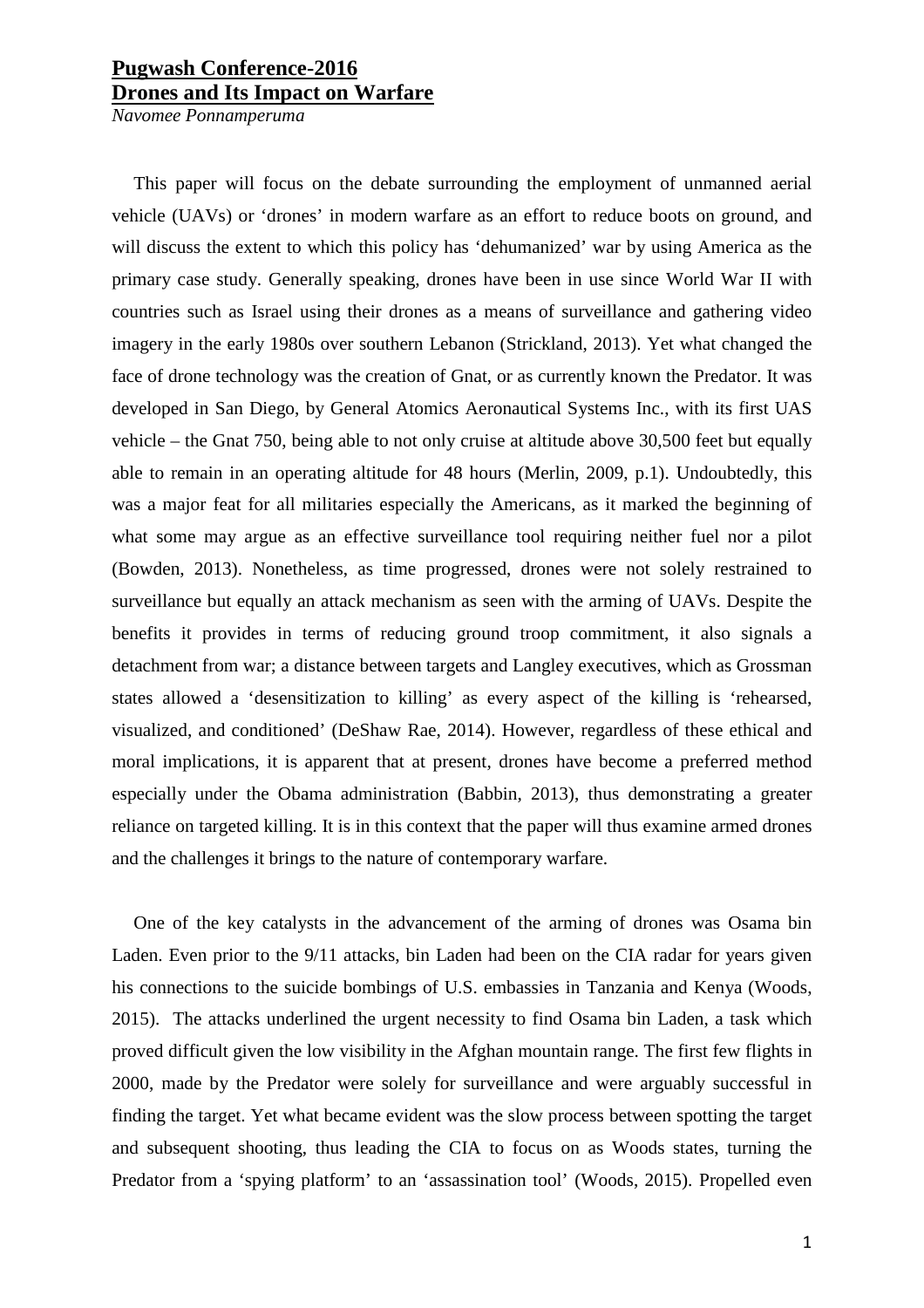further by the 9/11 attacks, armed Predators soon began to play a vital role in U.S. warfare especially with regard to countries such as Pakistan and Afghanistan. In fact, as Washington Post reports, it is estimated that since 2004, around 375 drone strikes have been carried in Pakistan alone of which 354 strikes have occurred during President Obama's presidency (New America Foundation). Therefore, it goes without saying that the Obama administration has expanded significantly its drone program, not only in terms of quantity but equally, an extensive apparatus used for drone attacks, namely the building of secret facilities such as two operational hubs in the East Coast (Miller, 2011). To an extent, one could infer that Obama's shift to targeted killing is a result of technological advancements and better on-theground intelligence (McCrisken, 2013). Conversely, it could be argued that it reflects public sentiment to reduce American causalities and thus avoid repetition of Afghanistan- a view reinforced in the survey conducted by Pew Research Center where it is outlined that approximately 52% of American support drones (Pew Research Center, 2014). As conservative pundit, George Will states, America should 'do only what can be done from offshore, using intelligence, drones… and small potent Special Forces units…' (Brose, 2009). Ironically, although the statement was regarding Afghanistan, Will's ideas appear to resonate closely with Obama's current policy in Syria. Nonetheless, regardless of the principal motive that led to the increase of the U.S. drone strikes, it cannot be denied that the employment of 'drone war' and the secrecy surrounding these strikes, especially those led by the CIA, have raised questions in the international community about both its legal and ethical aspects.

In terms of the dehumanization of war with the introduction of drones, it is apparent that this has occurred to a large extent. Despite arguments that the use of armed drones in modern warfare is an acceptable response to the 'unconventional violence' terrorism presents (Edkins and Zehfuss, 2014), one could highlight how drones are used by the U.S. not only as a tool in war but also as a means of patrolling borders as seen with drone presence near the U.S.- Mexican border (Nicas, 2015). Nonetheless, in relation to examining the role of drones in wars, it is undeniable that the distance between the 'killer and the killed' has a considerable impact in separating the 'regular violence of military… from human emotion' (Sifton, 2012). Essentially, drones are machines and therefore, lack that element of human empathy thus resonating with current propositions of a 'drone court' which would enable human supervision or more simply a judicial check (Rao, 2015). Furthermore, regardless of their ability to carry out precise attacks, it should be highlighted that one of the main criticisms of the program is civilian deaths. According to the British-based, Bureau of Investigative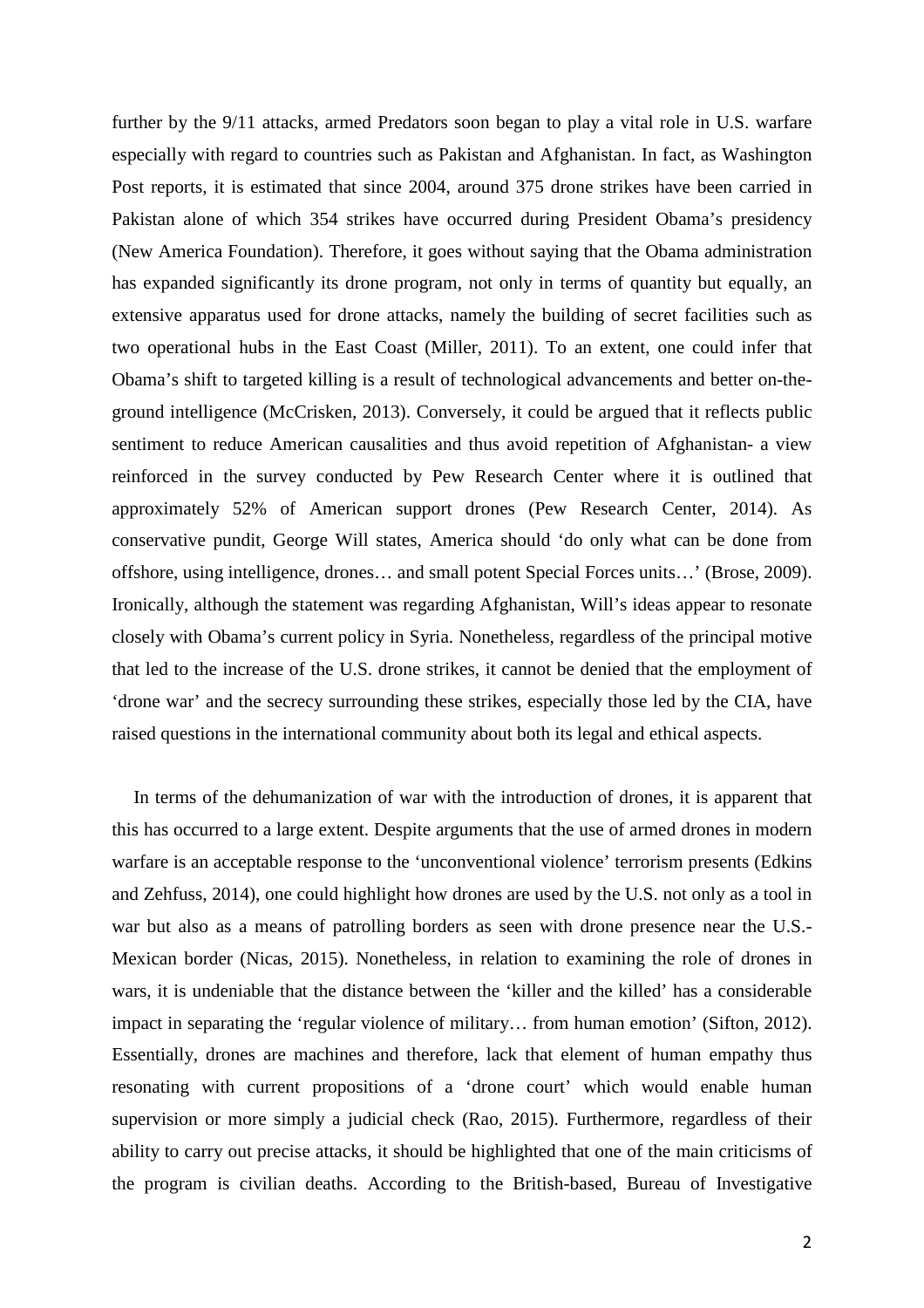Journalism, it is reported that civilian deaths in Pakistan since 2004 alone, amount to a number between 423-965. What causes further tension in the international community is how the drone-strikes in Pakistan are led by the CIA whom despite Obama's efforts to transfer some responsibility to the Department of Defense, still control the majority of drone attacks (Cortright, Fairhurst and Wall, 2015, p.219). The CIA is not a military agency and therefore does not have a system which ensures they adhere to legal and ethical standards.

In conclusion, it could be said that with the lack of a clear apparatus monitoring drone warfare, the question of accountability becomes difficult to answer. Even worse is how as a result of secrecy shrouding the subject of drones in America, people are often presented with a more detached version of war, a version which is likened perhaps to a video game (DeShaw Rae, 2014). Nonetheless, it is important to note that military drone operators suffer as much as combatants do from PTSD. Thus, drones not only have had a changing impact on the nature of warfare, namely the objectification of targets, but equally on the participants themselves. The long hour shifts sitting behind a computer screen, and yet still being able to experience 'combat violence on live video feed' (Dao, 2013) in a similar way to combatants, will have a significant toll on both their health and ability to perform their duties as soldiers. In this respect, the argument that the US is reducing US causalities appears invalid and rather contradictory. Overall, although drones present some benefits, it is clear that the system still needs to be reformed, more precisely, there needs to be more transparency and an independent entity to ensure international rules are being adhered to in this new form of warfare.